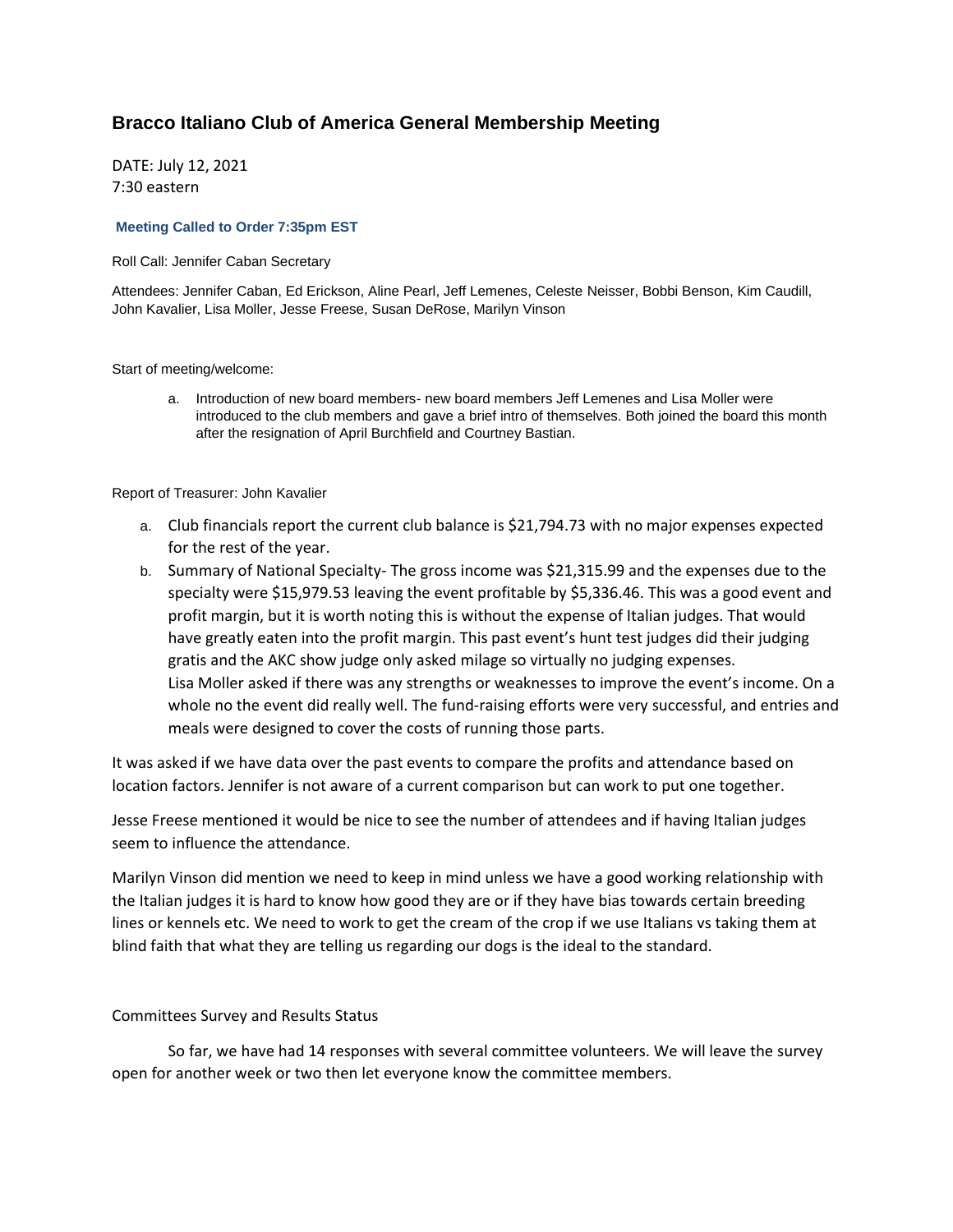2021 National Specialty Survey being sent out for suggestions.

Once we compile the feedback from the current membership surveys Jennifer will provide the National Specialty feedback to the Board then also to the National Specialty planning committee. Hopefully this data will help to determine where we wish to host the 2022 and 2023 events.

## 2022 National Specialty

- a. Open for location proposals
	- a. We have a proposal for Hasting Island, CA
	- b. Looking at a possible location in St. Louis area

Notes tie into above discussion. Once we have survey info and planning committee the club will move forward with the next event.

## AKC Status update

a. Intent to move to full status submitted for July BOD meeting- results should be announced after their meeting- should be Full Status July 2022

Jennifer reported that the AKC board meeting is actually July  $13<sup>th</sup>$  so we should hear something after that meeting. Based on how it was explained to me, the AKC announces new breeds to move up on January 1 and July 1 and because the Bracco is presented to the BOD on July 13 after the July 1 release it is more than likely going to be released if approved for July 2022 as full status. More details will be distributed after the AKC meeting.

It was asked how many members the club currently has. Kim Caudill, membership secretary, reported that we have 131 members of which 31 are associate members currently.

A question was asked by Susan DeRose if the club was planning on participating in the AKC meet the breeds "tour". There is an event in San Diego in August, and she would be interested in helping if we were going to participate. Jennifer will check with AKC to determine when the deadline is for the events and what the commitment of people is to be included.

Post call note: Jennifer did check with AKC, and we must be registered by 7-15-21 in order to participate in the CA event. There is also a TX event with the same registration deadline. The booth designs are already in production with AKC but if we participate, we can decorate the tables and have handouts and printed materials. The requirement is a minimum of 2 dogs each day Saturday and Sunday to meet the public if we have a booth. Jennifer reached back out to Susan, and we will see if we can pull together volunteers in time to register for this event. We will also reach out to the membership about future event dates too.